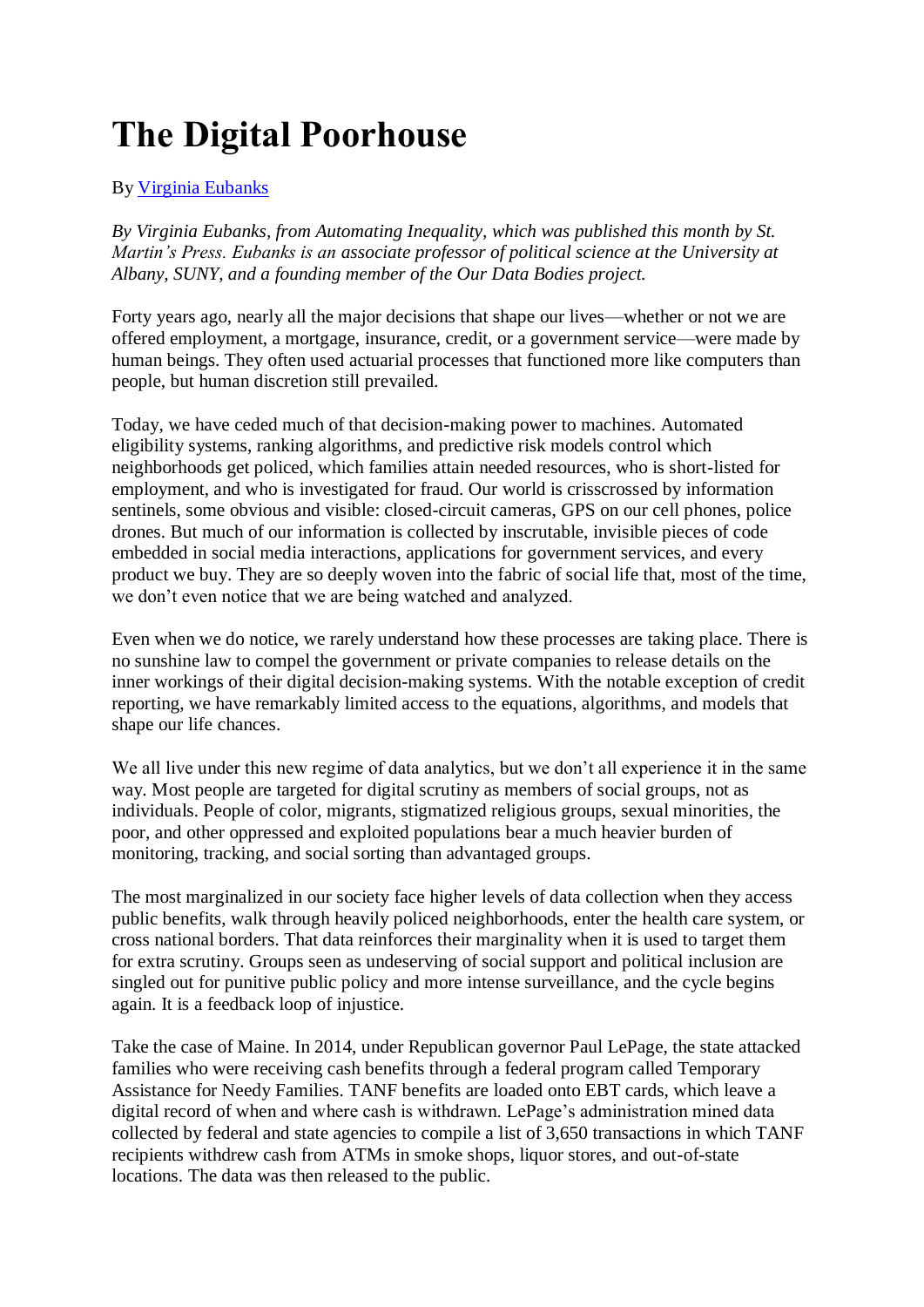The transactions that were flagged as suspicious represented only 0.3 percent of the 1.1million cash withdrawals completed during that time period, and the data showed only where cash was withdrawn, not how it was spent. But the administration disclosed the data to suggest that TANF families were defrauding taxpayers by buying liquor, cigarettes, and lottery tickets. Lawmakers and the professional middle-class public eagerly embraced the misleading tale they spun.

The Maine legislature introduced a bill that would require TANF families to retain all cash receipts for twelve months, in order to facilitate state audits of their spending. Democratic legislators urged the state's attorney general to use LePage's list to investigate and prosecute fraud. The governor introduced a bill to ban TANF recipients from using their benefit cards at out-of-state ATMs. These proposed laws were patently unconstitutional and unenforceable, and would have been impossible to obey—but that was not the point. Such legislation is part of the performative politics governing poverty. It is not intended to work; it is intended to heap stigma on social programs and reinforce the misleading narrative that those who access public assistance are criminal, lazy, spendthrift addicts.

This has not been limited to Maine. Across the country, poor and working-class people are being targeted by new tools of digital poverty management, and face life-threatening consequences as a result. Vast networks of social services, law enforcement, and neighborhood-surveillance technology make their every move visible and offer up their behavior for scrutiny by the government, corporations, and the public.

Automated eligibility systems in Medicaid, TANF, and the Supplemental Nutrition Assistance Program discourage families from claiming benefits that they are entitled to and deserve. Predictive models in child welfare deem struggling parents to be risky and problematic. Coordinated entry systems, which match the most vulnerable unhoused people to available resources, collect personal information without adequate safeguards in place for privacy or data security.

These systems are being integrated into human and social services at a breathtaking pace, with little or no discussion about their impacts. Technology boosters rationalize the automation of decision-making in public services—they say we will be able to do more with less and get help to those who really need it. But programs that serve the poor are as unpopular as they have ever been. This is not a coincidence: technologies of poverty management are not neutral. They are shaped by our nation's fear of economic insecurity and hatred of the poor.

The new tools of poverty management hide economic inequality from the professional middle-class public and give the nation the ethical distance it needs to make inhuman choices about who gets food and who starves, who has housing and who remains homeless, whose family stays together and whose is broken up by the state. This is part of a long American tradition. We manage the poor so that we do not have to eradicate poverty.

America's poor and working-class people have long been subject to invasive surveillance, midnight raids, and punitive policies that increase the stigma and hardship of poverty. During the nineteenth century, they were quarantined in county poorhouses. In the twentieth century, they were investigated by caseworkers who treated them like criminals on trial. Today, we have forged a digital poorhouse. It promises to eclipse the reach of everything that came before.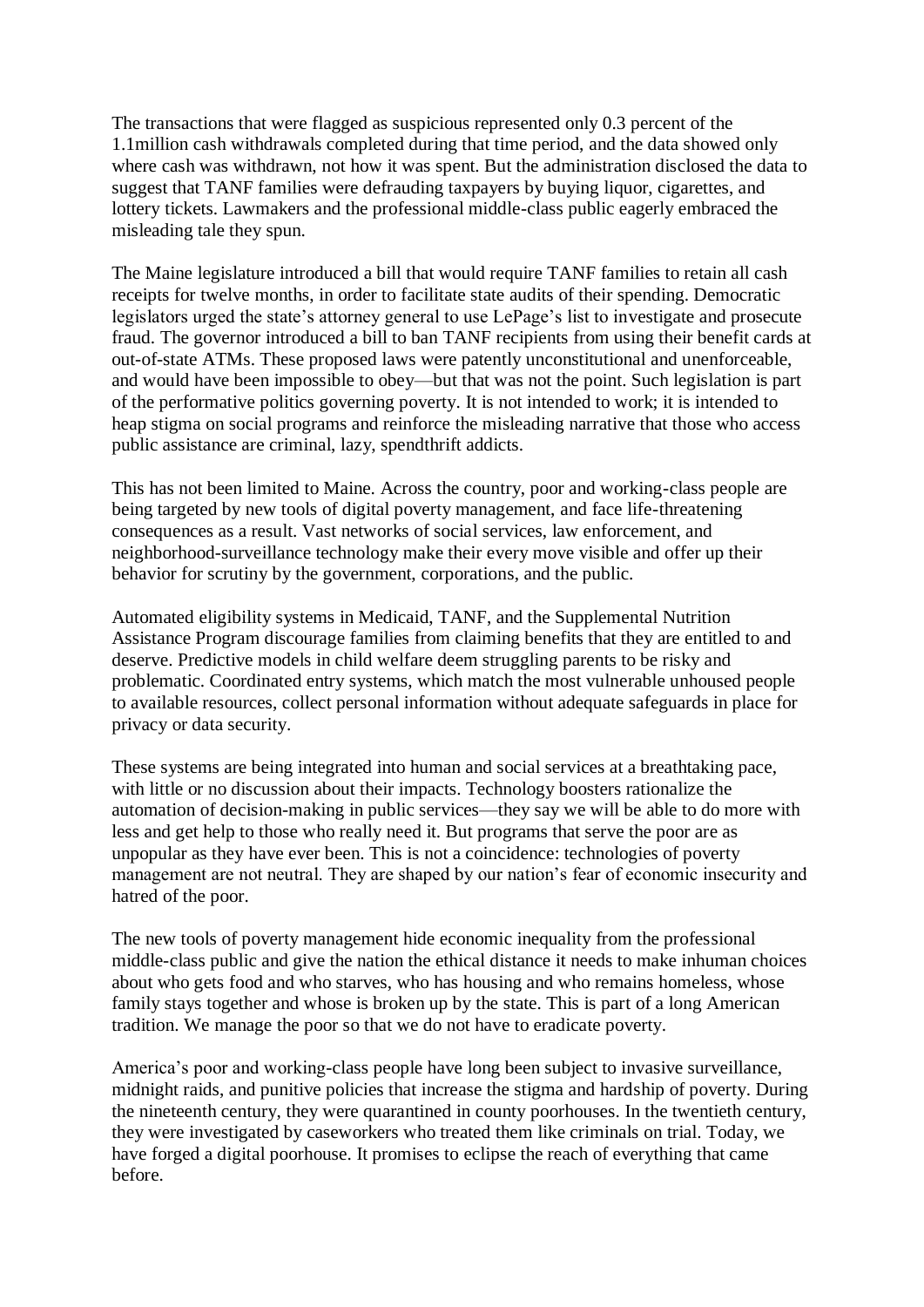The differences between the brick-and-mortar poorhouse of yesterday and the digital one of today are significant. Containment in a physical institution had the unintended result of creating class solidarity across the lines of race, gender, and national origin. If we sit at a common table to eat the same gruel, we might see similarities in our experiences. But now surveillance and digital social sorting are driving us apart, targeting smaller and smaller microgroups for different kinds of aggression and control. In an invisible poorhouse, we become ever more cut off from the people around us, even if they share our suffering.

In the 1820s, those who supported institutionalizing the indigent argued that there should be a poorhouse in every county in the United States. But it was expensive and time-consuming to build so many prisons for the poor—county poorhouses were difficult to scale (though we still ended up with more than a thousand of them). In the early twentieth century, the eugenicist Harry Laughlin proposed ending poverty by forcibly sterilizing the "lowest one tenth" of the nation's population, approximately 15 million people. But Laughlin's science fell out of favor after its use in Nazi Germany.

The digital poorhouse has a much lower barrier to expansion. Automated decision-making systems, matching algorithms, and predictive risk models have the potential to spread quickly. The state of Indiana denied more than a million public assistance applications in less than three years after switching to private call centers and automated document processing. In Los Angeles, a sorting survey to allocate housing for the homeless that started in a single neighborhood expanded to a countywide program in less than four years.

Models that identify children at risk of abuse and neglect are proliferating rapidly from New York City to Los Angeles and from Oklahoma to Oregon. Once they scale up, these digital systems will be remarkably hard to decommission. Oscar Gandy, a communications scholar at the University of Pennsylvania, developed a concept called rational discrimination that is key to understanding how the digital poorhouse automates inequality. Rational discrimination does not require class or racial hatred, or even unconscious bias, to operate. It requires only ignoring bias that already exists. When automated decision-making tools are not built to explicitly dismantle structural inequalities, their increased speed and vast scale intensify them dramatically.

Removing human discretion from public services may seem like a compelling solution to discrimination. After all, a computer treats each case consistently and without prejudice. But this actually has the potential to compound racial injustice. In the Eighties and Nineties, a series of laws establishing mandatory minimum sentences took away discretion from individual judges. Thirty years later, we have made little progress in rectifying racial disparity in the criminal justice system, and the incarcerated population has exploded. Though automated decision-making can streamline the governing process, and tracking program data can help identify patterns of biased decision-making, justice sometimes requires an ability to bend the rules. By transferring discretion from frontline social servants and moving it instead to engineers and data analysts, the digital poorhouse may, in fact, supercharge discrimination.

Think of the digital poorhouse as an invisible web woven of fiber-optic threads. Each strand functions as a microphone, a camera, a fingerprint scanner, a GPS tracker, a trip wire, and a crystal ball. Some of the strands are sticky. Along the threads travel petabytes of data. Our activities vibrate the web, disclosing our location and direction. Each of these filaments can be switched on or off. They reach back into history and forward into the future. They connect